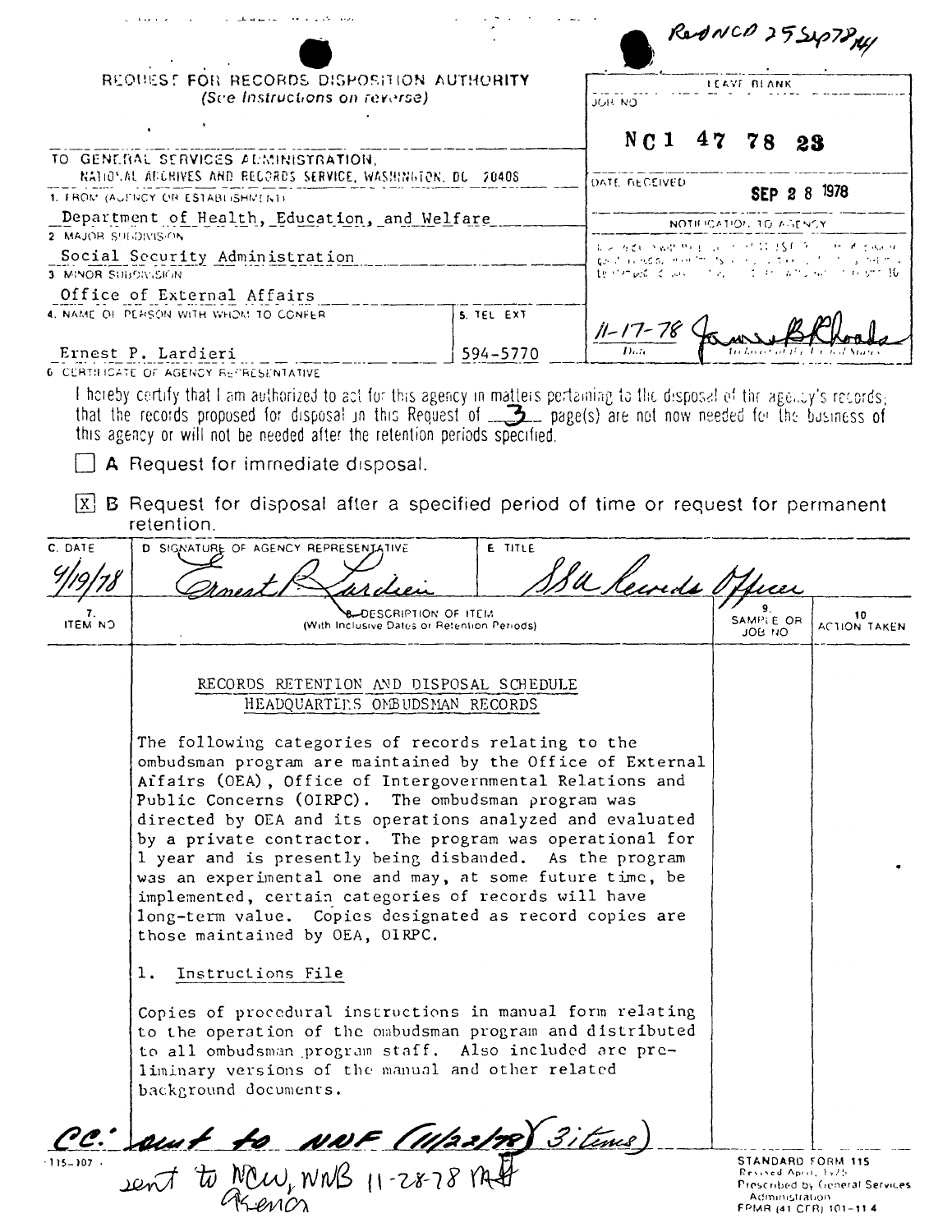|                     | JOB NO<br><b>Request for Records Disposition Authority-Continuation</b>                                                                                                                                                                                                                                                                                                                                                                                                                                  |  |                                   | PAGE OF S<br>2       |
|---------------------|----------------------------------------------------------------------------------------------------------------------------------------------------------------------------------------------------------------------------------------------------------------------------------------------------------------------------------------------------------------------------------------------------------------------------------------------------------------------------------------------------------|--|-----------------------------------|----------------------|
| 7.<br><b>DIA NO</b> | 8. DESCRIPTION OF ITEM<br>(With Inclu, ive Dates or Retention Periods).                                                                                                                                                                                                                                                                                                                                                                                                                                  |  | 9.<br>SAMFLE OR<br><b>טיו חסר</b> | 10<br>ASTISHI TAKEN. |
|                     | Record Copy of the Manual<br>а.                                                                                                                                                                                                                                                                                                                                                                                                                                                                          |  |                                   |                      |
|                     | PERMANENT.<br>Transfer to the SSA Holding Arca 6 months after publica-                                                                                                                                                                                                                                                                                                                                                                                                                                   |  |                                   |                      |
|                     | tion of final report. Pestroy Afrycous there after Offer                                                                                                                                                                                                                                                                                                                                                                                                                                                 |  |                                   |                      |
|                     | to NARS 10 years after publication of the final report.<br>b. Other Manual Copies                                                                                                                                                                                                                                                                                                                                                                                                                        |  |                                   |                      |
|                     | Destroy after 1 year or when no longer needed for<br>reference, whichever is later.                                                                                                                                                                                                                                                                                                                                                                                                                      |  |                                   |                      |
|                     | Background Documents<br>$\mathbf{c}$ .                                                                                                                                                                                                                                                                                                                                                                                                                                                                   |  |                                   |                      |
|                     | Destroy after 1 year or when no longer needed for<br>reference, whichever is later.                                                                                                                                                                                                                                                                                                                                                                                                                      |  |                                   |                      |
|                     | 2.<br>Historical and Reference File                                                                                                                                                                                                                                                                                                                                                                                                                                                                      |  |                                   |                      |
|                     | A file containing historical and reference materials<br>relating to the program. Documents in the file include<br>reference materials relating to the ombudsman program<br>in other Government agencies and historical documents<br>accumulated in the development of SSA's ombudsman program.<br>Examples of these historical meterials include question-<br>naires, forms, publicity materials, evaluations, and<br>correspondence and memorandums on previously suggested<br>ombudsman-type programs. |  |                                   |                      |
|                     | Review file and destroy those documents which do not have<br>continuing relevancy. Transfer remainder of the file to<br>the SSA Holding Area 6 months after publication of the<br>final report. Destroy 10 years thereafter.                                                                                                                                                                                                                                                                             |  |                                   |                      |
|                     | 3.<br>Public Contact Forms                                                                                                                                                                                                                                                                                                                                                                                                                                                                               |  |                                   |                      |
|                     | Copies of Forms SSA-3475, Ombudsman Summary Contact Sheet,<br>and SSA-3476, Ombudsman Initial Contact, forwarded to<br>OEA after processing by the contractor. These forms are<br>the source documents for statistical and management reports<br>produced by OEA.                                                                                                                                                                                                                                        |  |                                   |                      |
|                     | Destroy 6 months after publication of final report.                                                                                                                                                                                                                                                                                                                                                                                                                                                      |  |                                   |                      |
|                     | 4.<br>Statistical Reports                                                                                                                                                                                                                                                                                                                                                                                                                                                                                |  |                                   |                      |
|                     | Computer reports and related computer punchcards developed<br>from information contained on forms SSA-3475 and SSA-3476.<br>These are used by OEA for statistical evaluation and<br>management analyses. Information on the reports consists                                                                                                                                                                                                                                                             |  |                                   |                      |

 $\hat{\mathbf{v}}$ 

Four coples, li cluding original, to be submitted to the National Archives

 $\Delta\Delta\phi$  and  $\Delta\phi$  and  $\Delta\phi$ 

STANDARD FORM 115-A<br>Revised July 19-1<br>Prescribed by General Services<br>- Administration<br>FORM 10-7000 1000 11-1